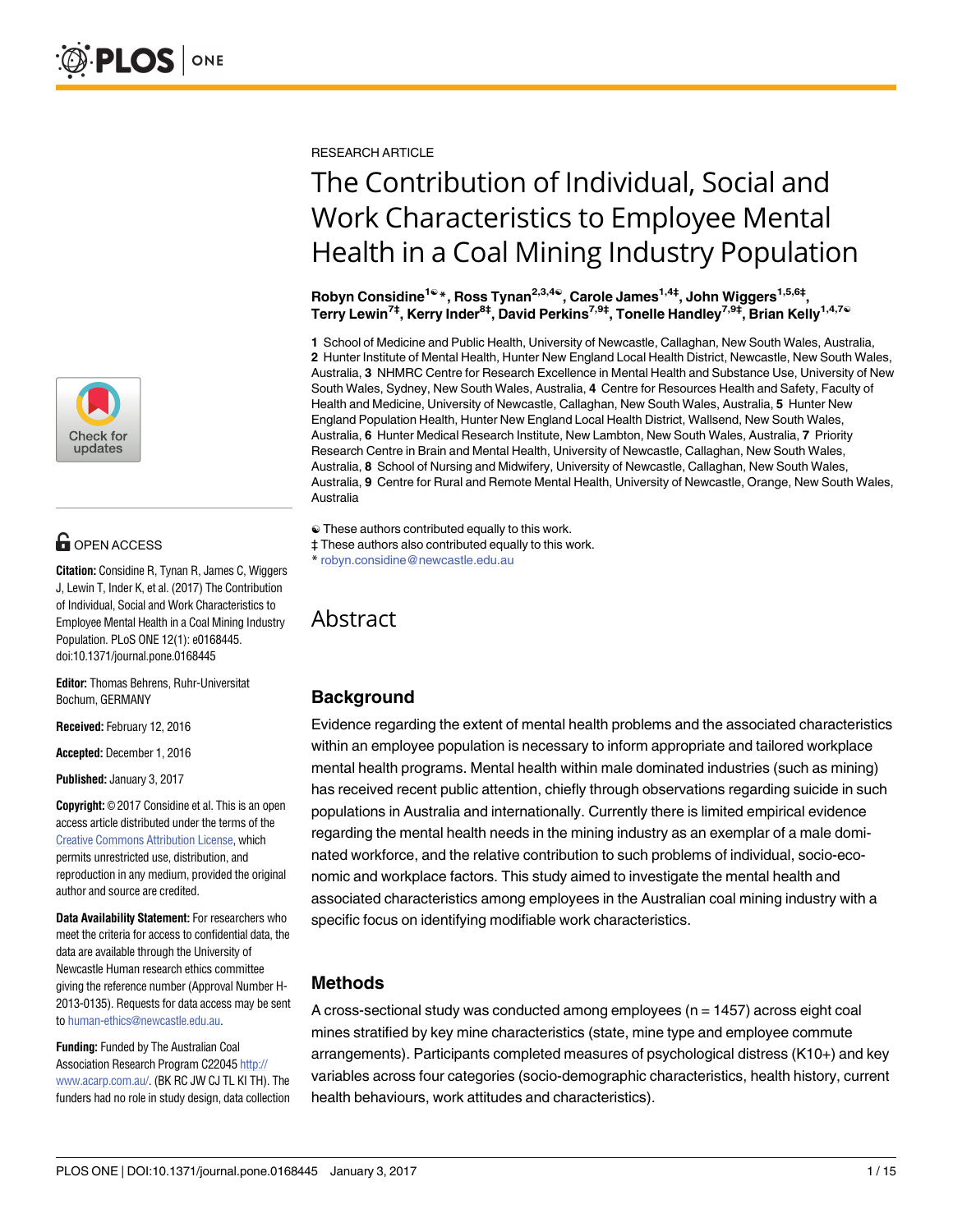<span id="page-1-0"></span>

and analysis, decision to publish, or preparation of the manuscript.

**Competing Interests:** The funding source is the Australian Coal Association Research Program. This does not alter our adherence to PLOS ONE policies on sharing data and materials.

#### **Results**

Psychological distress levels within this sample were significantly higher in comparison with a community sample of employed Australians. The following factors contributed significantly to levels of psychological distress using hierarchical linear regression analysis: lower social networks; a past history of depression, anxiety or drug/alcohol problems; high recent alcohol use; work role (managers) and a set of work characteristics (level of satisfaction with work, financial factors and job insecurity; perception of lower workplace support for people with mental health problems.

## **Conclusion**

This is the first study to examine the characteristics associated with mental health problems in the Australian coal mining industry. The findings indicate the salience of mental health needs in this population, and the associated interplay of personal, social and work characteristics. The work characteristics associated with psychological distress are modifiable and can guide an industry response, as well as help inform the understanding of the role of workplace factors in mental health problems in a male dominated workforce more generally.

# **1 Introduction**

Internationally it is estimated that 20% of the population experience common mental disorders in any 12 month period [[1](#page-12-0)]. Mental disorders are major contributors to the disease burden globally [[1–3\]](#page-12-0) particularly mood and anxiety disorders. In 2010 the global cost of mental disorders was estimated at \$US2.5 trillion, with two-thirds of the total cost attributed to indirect costs such as lost productivity and income [\[4](#page-12-0)]. In Australia, during 2013–14, over \$AU8 billion was estimated to be spent on mental health-related services [[5\]](#page-12-0). Hilton et al [[6\]](#page-12-0) reported lost productivity of \$AU5.9 billion annually associated with psychological distress.

Workplaces are important sites for addressing mental health problems for several reasons. First, mental health problems peak in working age, and occur across all educational, income levels and employment categories  $[1, 7-10]$  $[1, 7-10]$ . Second, as a result of the significant time spent at work, workplaces provide an ideal site for intervention. Evidence indicates that workplace interventions can prevent mental health problems, and assist recovery for those with mental illness  $[11, 12]$  $[11, 12]$  $[11, 12]$ . As the majority of people experiencing mental illnesses receive no treatment [\[13\]](#page-12-0), the workplace also provides an opportunity to encourage appropriate help-seeking particularly through combatting stigma. Third, the traditional focus on health protection and in particular safety in workplaces has evolved to recognise the potential impact of mental health problems to workplace health and safety practices and policy [[14](#page-12-0), [15](#page-12-0)]. Lastly, the growing recognition of the impact of mental illness on absenteeism, presenteeism, productivity and safety has elevated the organisational imperative to address this need [[16–18\]](#page-12-0).

Understanding the extent of mental health problems and the associated characteristics within an employee population, can guide appropriate and tailored workplace responses to promoting mental health and preventing mental illness. Community and workplace specific studies indicate that certain socio-demographic factors are significantly associated with mental health problems [[19](#page-12-0), [20](#page-12-0)]. Age, gender, current and past health problems, and family and social relationships have been associated with mental health problems [[8](#page-12-0), [19](#page-12-0), [21](#page-12-0)]. While employment in a supportive organisational culture may be protective  $[8]$ , other workplace factors such as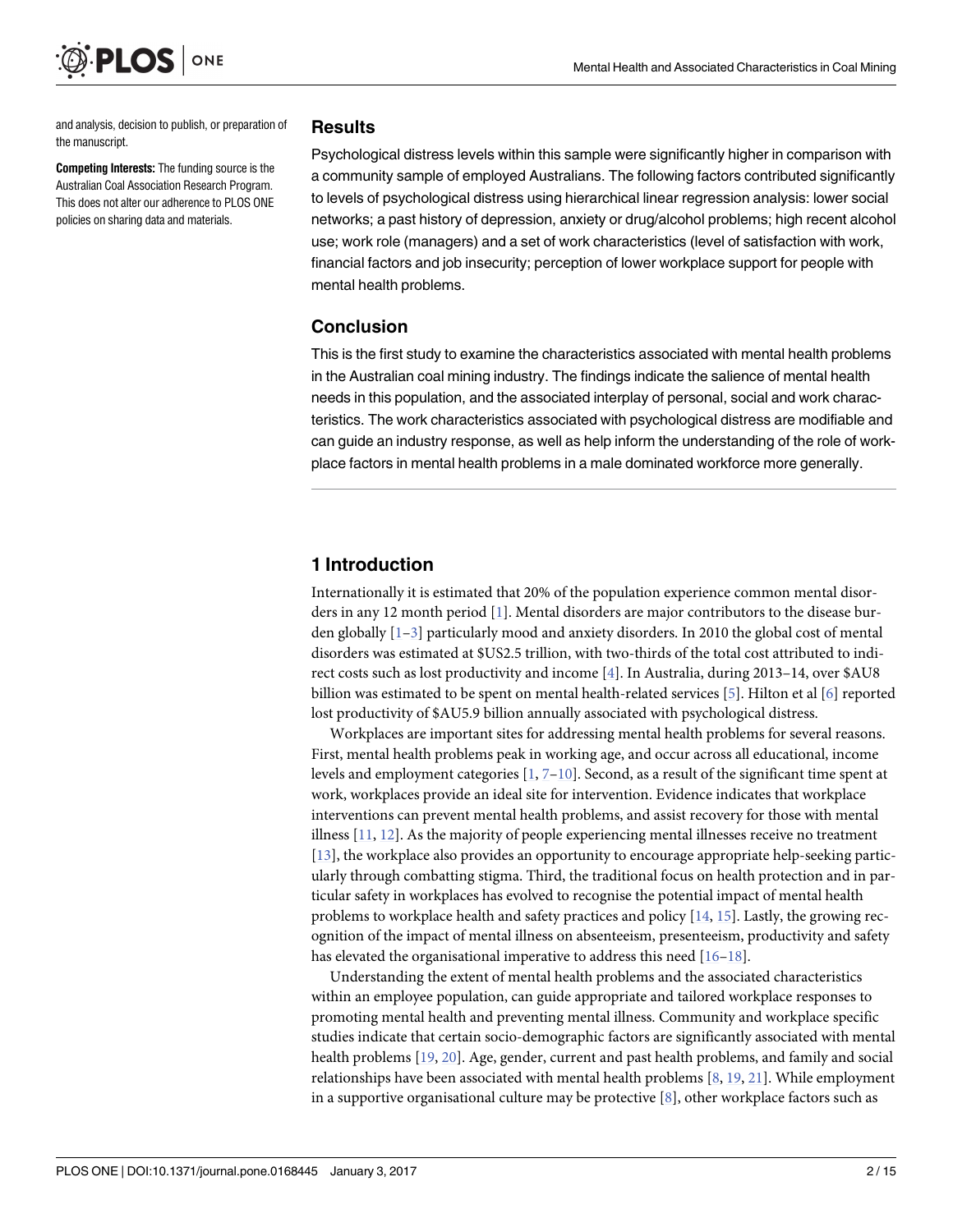<span id="page-2-0"></span>long working hours [\[22](#page-13-0), [23\]](#page-13-0), regular overtime [\[24\]](#page-13-0), high job demands with low levels of participation in decision making [\[25\]](#page-13-0), job insecurity [[26–28\]](#page-13-0) and bullying, violence and discrimination in the workplace [\[29,](#page-13-0) [30\]](#page-13-0) have been associated with an increased risk of mental health problems.

While the prevalence of mental health problems varies across occupations, there is limited empirical evidence about industry-related differences [[22](#page-13-0), [31\]](#page-13-0). Internationally, studies of occupation and mental health have frequently relied on general community-based surveys with comparisons across broad industry and occupational categories [[10](#page-12-0), [32](#page-13-0)]. While these might provide indicators of occupation-related risks, these studies are not able to inform more finegrained understanding of the role of workplace factors in mental health. In a recent meta-analysis Battams et al [[33](#page-13-0)] identified only nineteen studies between 1990 and 2012 which examined mental health problems and associated risk factors in male dominated industries, and four of these were subsets of general population studies. The prevalence rates for anxiety and depression using multiple measures varied across industries, and blue-collar workers experienced higher levels compared with white collar workers [[33](#page-13-0)]. Using the Hopkins Symptoms Checklist-25 (HSCL-25) Nielsen et al [[34](#page-13-0)] found that 9% of offshore oil workers reported high levels of psychological distress. In an Australian report examining mental health problems in mining, psychological distress was higher in a convenience sample of fly-in fly-out workers [\[35\]](#page-13-0) than the Australian community [\[8\]](#page-12-0).

The need for industry specific studies of mental health to inform tailored interventions has been advocated by a number of authors [\[33,](#page-13-0) [36\]](#page-13-0). Mental health problems in the Australian mining industry have received substantial public attention in recent times, resulting in numerous public enquiries [[37](#page-13-0), [38](#page-13-0)] focussing on the potential impact of work characteristics on employees' mental health and suicide. The limited empirical evidence regarding the association between mental health problems and work characteristics in the mining industry has been a common finding of these enquiries [[37](#page-13-0), [38](#page-13-0)]. Internationally studies have identified elevated rates of suicide in male-dominated industries, including mining and construction, especially among less skilled workers [[39](#page-13-0), [40](#page-13-0)].

Coal mining contributes significantly to the Australian economy and employs 2% of the national workforce [\[41\]](#page-13-0). In Australia, the mining workforce is characterised by the following features: predominantly male (85%) [\[42\]](#page-13-0); most aged between 25 and 45 years [[42](#page-13-0)]; with a relatively high income especially those working under fly-in fly-out (FIFO) or drive-in drive-out (DIDO) arrangements [\[43,](#page-13-0) [44\]](#page-13-0). Mining operations are also commonly located in rural and remote Australia, and may have limited local availability of health and social services and social supports.

Informed by the elements of a workplace psychosocial climate model [\[45\]](#page-14-0) this study aimed to investigate the mental health and relative contribution of work characteristics among employees in the Australian coal mining industry, after accounting for socio-demographic, health history, and current health behavioural characteristics.

# **2 Methods**

Ethics approval for the study was provided by University of Newcastle Human Ethics Committee (Approval Number H-2013-0135).

#### 2.1 Sample and recruitment

Coal mines were selected using a quota sampling approach to ensure a representative crosssection of the industry. This process involved stratification of the selection criteria, to ensure representative coverage of mining companies, geographical location (two Australian States: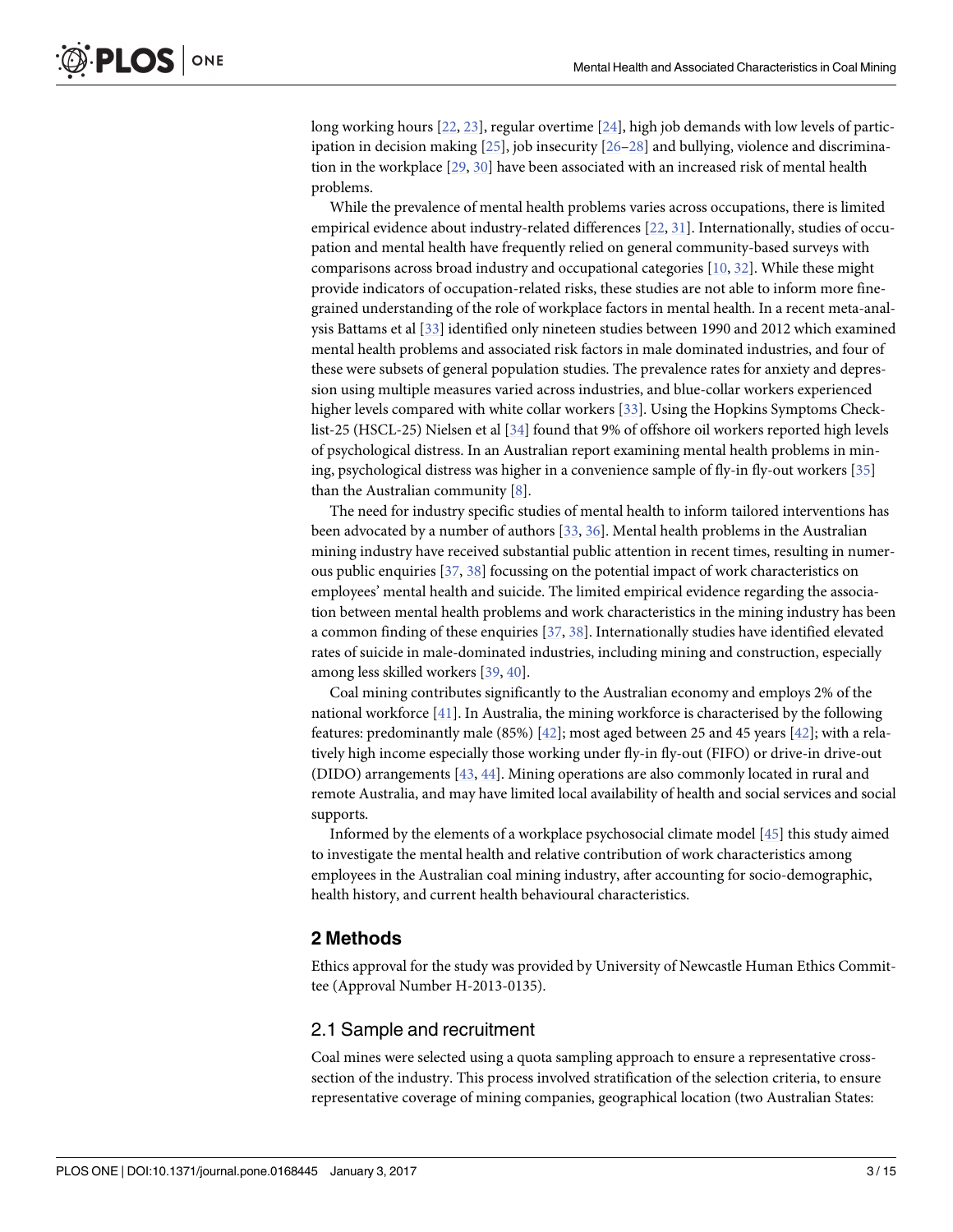<span id="page-3-0"></span>New South Wales [NSW] and Queensland [QLD]), the mine type [underground or open-cut], and the main types of employee commute arrangements [fly-in fly-out (FIFO) / drive-in drive-out (DIDO) or daily commute/local]. Recruitment of coal mines and participants occurred between December 2013 and March 2015.

**2.1.1 Coal mines.** Health and safety managers at company level were approached to secure company consent and to provide the names and contact details of general managers at ten mine sites. The research team then liaised with general managers at the ten mines to obtain consent for their individual mine to participate. This involved a member of the research team visiting the mine to provide a comprehensive overview of the research.

**2.1.2 Participant recruitment.** In the weeks prior to data collection, each participating mine was provided with a range of promotional materials to be placed in employee common areas to promote awareness of the project. All staff, including all permanent mine staff and subcontractors, currently working at the participating mines on the day of data collection were invited to participate in the study.

#### 2.2 Data collection procedures

To accommodate the unique and specific logistical considerations of each site, data collection occurred during routinely scheduled employee training days. At sites where training days were unavailable, data collection occurred while participants were on shift, or during their pre-shift meetings. A member of the research team visited the site and provided all participants with a written information statement and a brief presentation outlining the purpose of the research. Participation involved completing a pen-and-paper survey that took approximately 15 minutes to finish, with the return of the survey considered implied consent. Participation rate was determined by calculating the number of people who completed the survey, relative to the total number of employees at each mine.

## 2.3 Measures

**2.3.1 Psychological distress—Kessler 10.** The Kessler Psychological Distress Scale 10 + LM (K10+) [\[46](#page-14-0)] was used to measure participants' current level of psychological distress. The scale involves 10 items that measure the frequency of various negative emotional states in the preceding four weeks (5-level response scale).

**2.3.2 Characteristics associated with mental health problems.** In order to account for variables previously associated with mental health problems in workplace studies [[8](#page-12-0), [22](#page-13-0), [25](#page-13-0), [31](#page-13-0), [47,](#page-14-0) [48](#page-14-0)] the characteristics associated with psychological distress included a series of conceptually related variables grouped into four separate categories (socio-demographic, health history, current health behaviours, work characteristics). The grouping of these characteristics reflected the theoretical interest in examining the association between psychological distress and work characteristics, after accounting for the effect of the participants': (1) socio-demographic status; (2) health history; and (3) current health behaviours.

For socio-demographic characteristics participants provided information on their age, gender, dependent children, and the highest level of education received. Social network factors were also assessed using Berkman-Syme Social Network Index [\[49\]](#page-14-0) (SNI) which calculates a score based on: the number and frequency of contact with close friends and family; the presence of a spouse or intimate partner; any religious/social participation; and any community group participation. Low SNI scores reflected few or infrequent contacts and low group participation.

For health history, participants reported any previous diagnosis of a mental illness (i.e. depression, anxiety or substance use disorder), and/or a chronic physical health condition (i.e.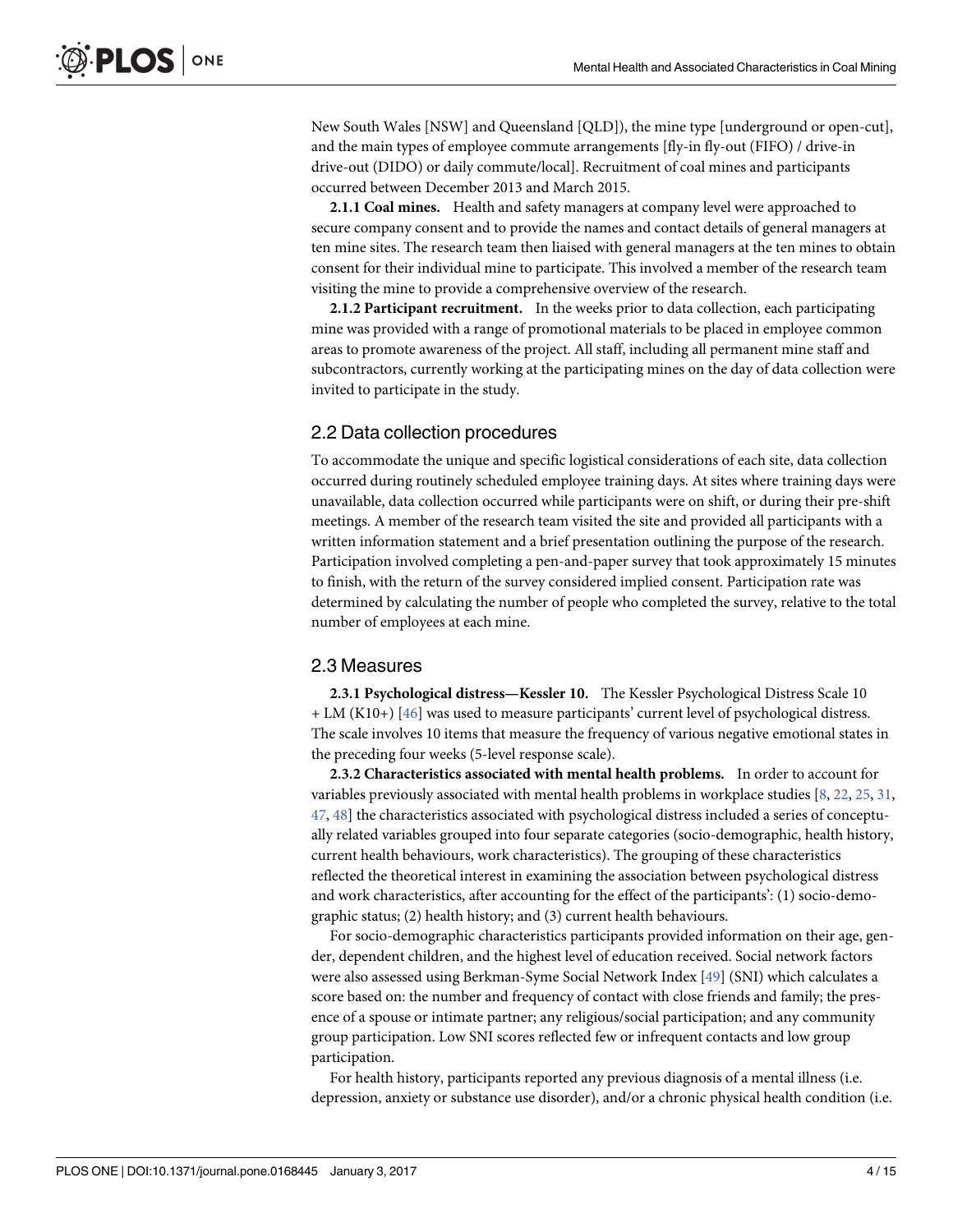<span id="page-4-0"></span>heart attack or angina, high blood pressure, high cholesterol, other heart disease, stroke, cancer, diabetes, migraine,). Responses were categorised as: (1) no history; or (2) previous history.

Current health behavioural characteristics reflected a set of current behaviours that affect health including smoking status (categorised as: never smoked; ex-smoker; currently smoke, but less often than daily; or current daily smoker) and the frequency of use of three separate categories of illicit drugs including (1) cannabis; (2) synthetic drugs (e.g. KRONIK, synthetic cannabis); or (3) other illicit drugs with frequency categorised as: have never tried it; used, but not in the last month; or used in the last month. Hazardous and/or harmful drinking was measured using the 10-item Alcohol Use Disorders Alcohol Use Disorders Identification Test (AUDIT) [\[50\]](#page-14-0).

The work characteristics included in the survey were categorised into work factors and work attitude factors [\(Table](#page-5-0) 1).

## 2.4 Statistical analysis

Microsoft Excel and Statistical Package for the Social Sciences (SPSS Version 22.0; Chicago, IL, USA) were used for all data analysis. Descriptive analysis was used to report sample characteristics and prevalence rates for K10. For all descriptive analysis, chi-square analysis was used where appropriate.

**2.4.1 Psychological distress.** K10+ item scores were summed to give a possible cumulative score range of 10 to 50, with total scores categorised into four strata including low (10– 15), moderate (16–21), high (22–29) and very high (30–50).

An analysis was undertaken to compare the psychological distress of the study sample to employed participants in the Australian National Survey of Mental Health and Well-being (ANSMHWB) [\[19\]](#page-12-0). The employed sample for the ANSMHWB was 5,495 persons aged 16–85 years who were usual residents of private dwellings across Australia. In this sample 49.1% were male with the 62% aged between 25 and 54 years.

**2.4.2 Characteristics associated with psychological distress.** Factors associated with psychological distress were examined using hierarchical linear regression, with a predetermined order of entry for associative variables. As a partial control for the number of statistical tests, the  $\alpha$  criterion was set at  $p < 0.01$ .

Preliminary principal components analyses were conducted to guide the derivation of subscale scores for several of the work attitude questions (e.g. work satisfaction; reasons for working in mining; and perceived commitment to mental health). All questions with aggregate scores were based on factors with an eigenvalue above 1.00. For scales, analysis reflected conventional scoring as reported in the literature for Berkman-Syme [\[49\]](#page-14-0) and AUDIT [\[52\]](#page-14-0).

Differences between recruitment methods were investigated using the same hierarchical regression model, with the exception of type of mining, which was moved to the first level to account for differences in the composition of the workforce for both open cut and underground mines.

**2.4.3 Missing data.** Participants' data were included if they answered a minimum of 80% of the K10 questions with missing data imputed using the average of all other questions provided.

# **3 Results**

## 3.1 Participating mines

Ten mine sites were approached in NSW and Queensland, both states containing the majority of coal mining enterprises in Australia. Eight sites agreed to participate in the study with the remaining two mines unable to allocate sufficient time during the data collection window. The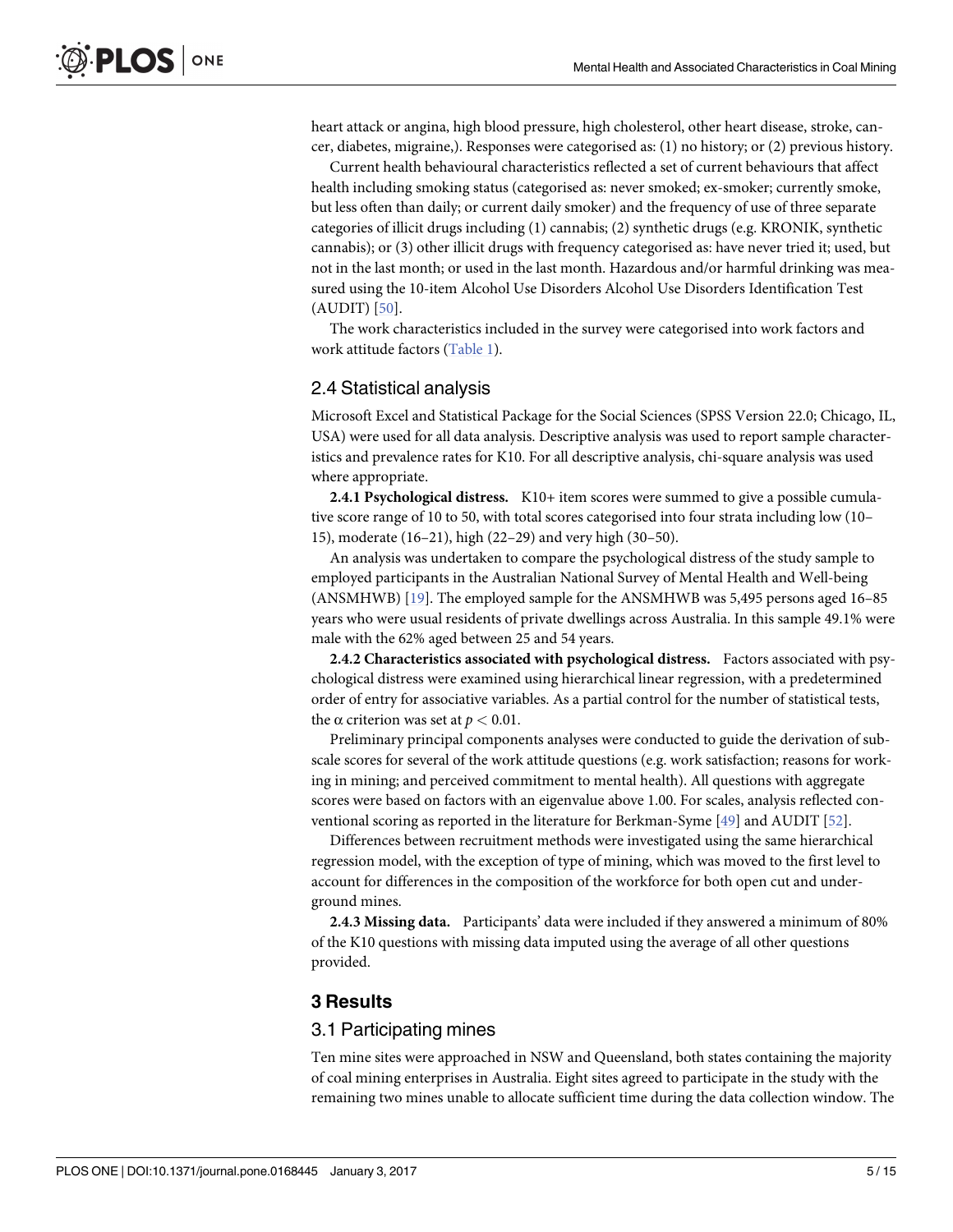<span id="page-5-0"></span>

| <b>Factors</b>                                                            | How it was measured                                                                                                                                                                                                                                                                                                                                                                                                                            |  |  |  |
|---------------------------------------------------------------------------|------------------------------------------------------------------------------------------------------------------------------------------------------------------------------------------------------------------------------------------------------------------------------------------------------------------------------------------------------------------------------------------------------------------------------------------------|--|--|--|
| <b>Work factors</b>                                                       |                                                                                                                                                                                                                                                                                                                                                                                                                                                |  |  |  |
| Mine type                                                                 | Open cut or underground mining                                                                                                                                                                                                                                                                                                                                                                                                                 |  |  |  |
| Commute type                                                              | Single item question regarding commute arrangements: long<br>distance commute (FIFO or DIDO)); daily commute (those<br>who travel to and from work each day)                                                                                                                                                                                                                                                                                   |  |  |  |
| Years working in mining                                                   | Single item question that determined length of time working in<br>the industry                                                                                                                                                                                                                                                                                                                                                                 |  |  |  |
| Time to camp (for long distance<br>commute participants only)             | A measure of the duration of time to reach the mine site camp<br>from the participant's home. For multivariate analysis, we<br>used dummy coding for all daily commute employees, with<br>each participant given the mean response score of long<br>distance commute participants                                                                                                                                                              |  |  |  |
| Daily commute time (for daily commute<br>participants only)               | A measure of the time taken to drive to work each day. For<br>multivariate analysis, we used dummy coding for all long<br>distance commute participants, with each participant given<br>the mean response score of daily commute participants                                                                                                                                                                                                  |  |  |  |
| <b>Employment category</b>                                                | A single-item question about the employees' specific<br>occupational role from a list including: manager; professional;<br>technician or trade worker; machinery operator and driver/<br>labourer; or administration/other                                                                                                                                                                                                                     |  |  |  |
| <b>Employment status</b>                                                  | Single item that determined if participants worked full-time or<br>part-time                                                                                                                                                                                                                                                                                                                                                                   |  |  |  |
| Principal employee vs contractor                                          | Single-item question to identify participants employed by the<br>mine (principal employee) or as a contractor                                                                                                                                                                                                                                                                                                                                  |  |  |  |
| Shift type                                                                | Asked participants to indicate whether they commonly work<br>on a rotating shift pattern (mixture of day/evening/night shifts)<br>or a regular shift (fixed day, or fixed night shift)                                                                                                                                                                                                                                                         |  |  |  |
| Shift length                                                              | Number of hours of the participants most common shift                                                                                                                                                                                                                                                                                                                                                                                          |  |  |  |
| Proportion of days at work                                                | Using the participant's typical roster, the proportion of time at<br>work was a ratio of the number of consecutive days at work<br>and the number of consecutive days off work                                                                                                                                                                                                                                                                 |  |  |  |
| <b>Work attitudes</b>                                                     |                                                                                                                                                                                                                                                                                                                                                                                                                                                |  |  |  |
| Satisfaction with work                                                    | An aggregate score based on the average responses given to<br>seven items scored on a 5-point scale ranging from 'very<br>dissatisfied' to 'very satisfied'. Items include satisfaction with:<br>Your usual take home pay; Your work prospects; The people<br>you work with; Physical work conditions; The way your section<br>is run; The way your abilities are used; and The interest and<br>skill involved in your job.                    |  |  |  |
| Concern about losing job                                                  | A single item measured on a 5-point scale that asked<br>participants to rate their level of concern about losing their job.<br>Scores ranged from 1: 'not at all' to 5: 'extremely worried'.                                                                                                                                                                                                                                                   |  |  |  |
| Work in mining for financial reasons                                      | Aggregate score based on average response to three items<br>scored on a 5-point scale ranging from 1: 'strongly disagree'<br>to 5: 'strongly agree'. Items include: The pay is the main<br>reason I work in coal; I have financial commitments that mean<br>I have to continue to work in coal mining because of the salary<br>levels; I would prefer to work in another job but can't afford to<br>leave because of my financial commitments. |  |  |  |
| Work in mining because I love the work,<br>and the roster suits my family | Average response to two items scored on a 5-point scale<br>ranging from 1: 'strongly disagree' to 5: 'strongly agree'. Items<br>include: I work in coal because I love the work; the roster<br>schedule suits my family and me.                                                                                                                                                                                                                |  |  |  |

(Continued)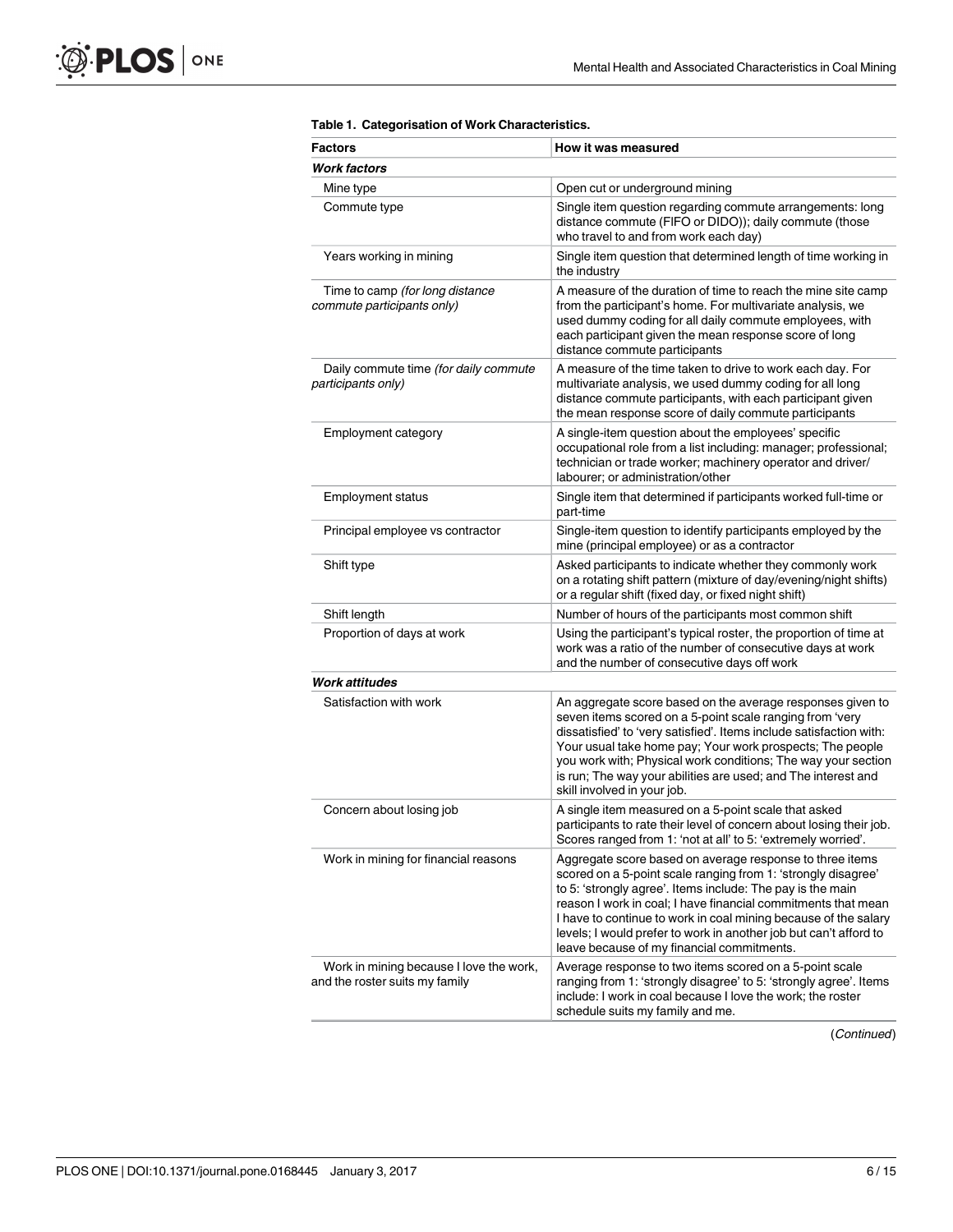| <b>Factors</b>                                         | How it was measured                                                                                                                                                                                                                                                                                                                                                                                                                                                                                                                                                                                                              |  |  |
|--------------------------------------------------------|----------------------------------------------------------------------------------------------------------------------------------------------------------------------------------------------------------------------------------------------------------------------------------------------------------------------------------------------------------------------------------------------------------------------------------------------------------------------------------------------------------------------------------------------------------------------------------------------------------------------------------|--|--|
| Perception of the mines commitment to<br>mental health | Average response to five items scored on a 5-point scale<br>ranging from 1: 'strongly disagree' to 5: 'strongly agree'. Items<br>include: This mine would be flexible in offering work<br>adjustments to someone with a mental health problem; This<br>mine provides education and training to supervisors and<br>managers about mental health; The managers at this mine<br>have a good understanding of mental health issues; The mine<br>provides education to employees about mental health; Our<br>workplace policies support the mental health of mine<br>employees.                                                       |  |  |
| Job Content Questionnaire (JCQ) [25,<br>51]            | Items (psychological demands = 4 items; decision authority 2<br>items; skill discretion = 5 items) from the JCQ were utilised to<br>measure the job-strain ratio, which was calculated using the<br>formula: job strain ratio = mean of psychological demand /<br>(the mean of decision authority and skill discretion). Thus,<br>participants with a ratio score of 1 indicate balance between<br>psychological demands and decision control; ratio score<br>above 1 indicate that psychological demands outweigh<br>decision control; ratio score below 1 indicate decision control<br>is greater than psychological demands). |  |  |
| Perceived control over work                            | The average response to the two items reflecting perceived<br>control scored on a 5-point scale ranging from 'None' to<br>'Complete control'. Items include: The specific shifts that you<br>work; The specific start and finish times that you work.                                                                                                                                                                                                                                                                                                                                                                            |  |  |

<span id="page-6-0"></span>**Table 1.** (Continued)

doi:10.1371/journal.pone.0168445.t001

participating sites consisted of five in NSW and three in QLD, and a combination of: mine types (three open-cut and five underground) and commute arrangements (five daily commute and three long distance commute) for the workforce.

#### 3.2 Mine employees

A total of 1,457 participants were recruited across the eight mine sites. Of the five sites where data collection occurred during routinely scheduled training/utility days, 929 of 1550 eligible employees completed the survey (participation rate: 60%, ranging from 30% to 72% across the five mines). At the remaining three sites, data collection occurred either while participants were on shift, or during their pre-start inductions. Across the three sites, 528 of 2386 employees completed the survey (participation rate 22%, ranging from 18% to 30%).

#### 3.3 Sample characteristics

[Table](#page-7-0) 2 outlines key personal and workplace characteristics of the sample. The sample consisted mostly of male (86.9%) participants, in the 25–44 years age category (61.3%) who were currently either married or in a de facto relationship (79.1%).

The majority (67.2%) reported education at trade or apprenticeship levels or higher. Regarding work characteristics, there was an even representation of open cut (53.1%) and underground (46.9%) mining, however, a larger proportion of the sample identified as locally based (71.4%) employees when compared with DIDO or FIFO (28.4%) commuters. The occupation category and gender profile of the mine sample closely correlated to the industry profile of employees in the states in which the study was conducted [\[42\]](#page-13-0).

After controlling for type of mine, minor differences were observed according to recruitment methods. Participants recruited from pre-shift were more likely: to have a degree; be concerned about losing their job; and be a full-time employee ( $p < 0.01$ ).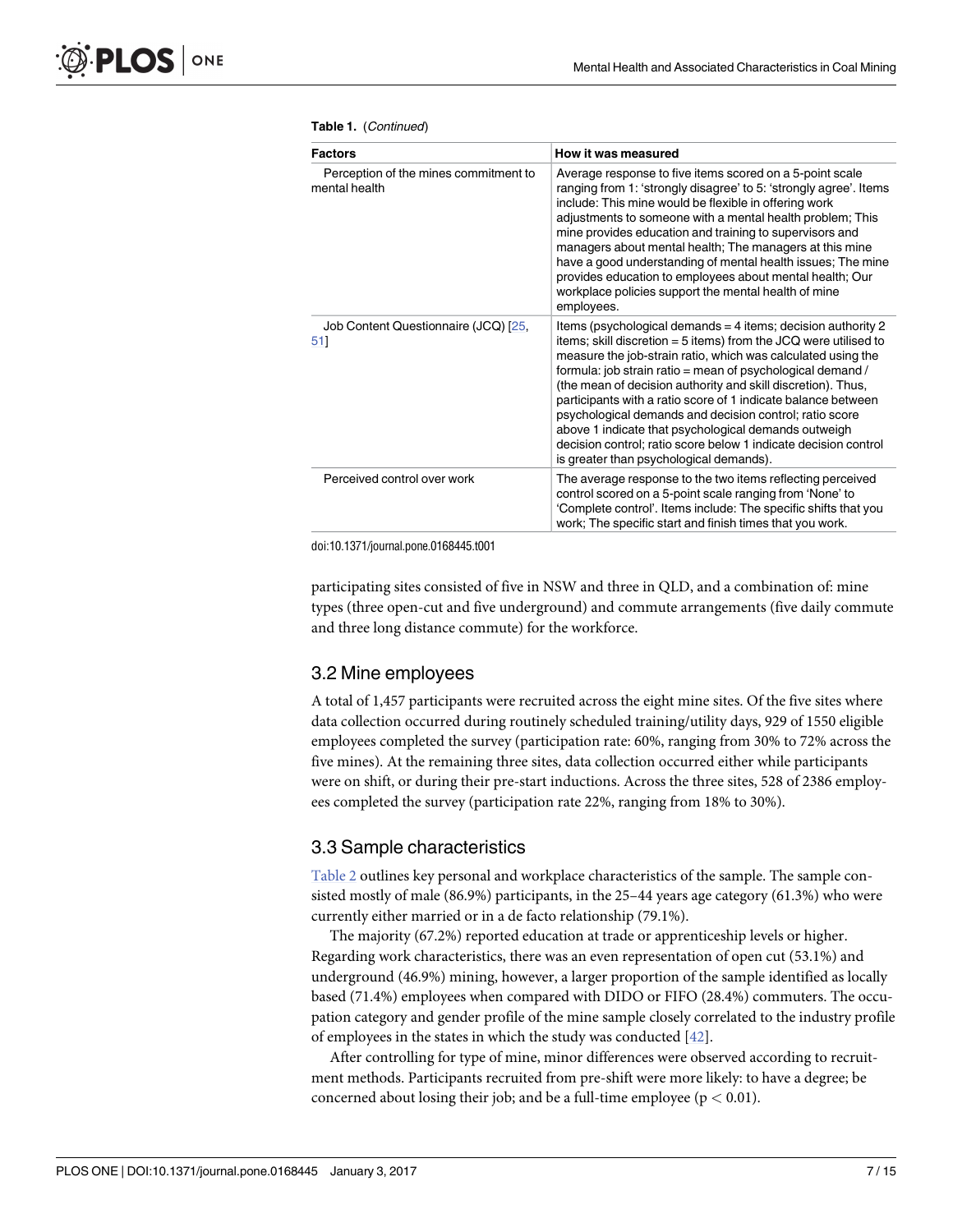<span id="page-7-0"></span>**[Table](#page-6-0) 2. Overview of Sample Characteristics.**

| <b>Personal Variables</b>   | $n$ (%)     | <b>Workplace Variables</b>              | $n$ (%)    |  |  |
|-----------------------------|-------------|-----------------------------------------|------------|--|--|
| <b>Sex</b>                  |             | Mine type                               |            |  |  |
| Male                        | 1266 (86.9) | 773 (53.1)<br>Open cut                  |            |  |  |
| Female                      | 181 (12.4)  | Underground                             | 684 (46.9) |  |  |
| Age                         |             | <b>Mine workers</b>                     |            |  |  |
| $24$                        | 116(8.0)    | FIFO/DIDO<br>414 (28.4)                 |            |  |  |
| $25 - 34$                   | 448 (30.7)  | 1040 (71.4)<br>Local                    |            |  |  |
| $35 - 44$                   | 446 (30.6)  | <b>Work schedule</b>                    |            |  |  |
| $45 - 54$                   | 331 (22.7)  | A regular shift<br>697 (47.8)           |            |  |  |
| $55+$                       | 105(7.2)    | A rotating shift                        | 716 (49.1) |  |  |
| <b>Relationship Status</b>  |             | Other                                   | 24 (1.6)   |  |  |
| Not Married or de facto     | 205(14.1)   | <b>Most common shift length</b>         |            |  |  |
| Married and/or de facto     | 1152 (79.1) | 8 hours or less                         | 190 (13.0) |  |  |
| Separated/Divorced/Widowed  | 88 (6.0)    | 9-12 hours                              | 761 (52.2) |  |  |
| <b>Dependent Children</b>   |             | More than 12 hours                      | 500 (34.3) |  |  |
| <b>No</b>                   | 597 (41.0)  | <b>Employment Category</b>              |            |  |  |
| Yes                         | 860 (59.0)  | Managers                                | 68 (4.7)   |  |  |
| <b>Education</b>            |             | Professional                            | 198 (13.6) |  |  |
| $<$ Yr 10                   | 36(2.5)     | 494 (33.9)<br><b>Trades worker</b>      |            |  |  |
| Yr 10 or equivalent         | 262 (18.0)  | <b>Machinery Operator</b><br>607 (41.0) |            |  |  |
| Yr 12 or equivalent         | 174 (11.9)  | Administration or Other                 | 89(6.1)    |  |  |
| Trade/Apprenticeship        | 524 (36.0)  | <b>Years working in Mining</b>          |            |  |  |
| Certificate/Diploma         | 249 (17.1)  | 264 (18.1)<br>2 years or less           |            |  |  |
| University or Higher degree | 204 (14.1)  | 3 to 10 years                           | 633 (43.4) |  |  |
|                             |             | xsMore than 10 years                    | 549 (37.7) |  |  |

doi:10.1371/journal.pone.0168445.t002

# 3.4 Psychological distress

Total K10+ scores detected in this sample were categorised as: low (60.9%), moderate (26.4%), high (9.7%) and very high (3.0%) ([Fig](#page-8-0) 1). These rates were compared with age and gender weighted data of employed participants from the ANSMHWB [\[8\]](#page-12-0). After controlling for age and gender differences, the mining sample reported significantly higher rates of psychological distress than the comparable national data set  $\chi$ 2(3) = 97.81, p < 0.001 [\[19\]](#page-12-0).

# 3.5 Characteristics associated with psychological distress

[Table](#page-9-0) 3 shows the results of a four-step hierarchical linear regression analysis including both univariate (i.e. Pearson correlations) and multivariate (i.e. standardised regression weights) associations between psychological distress and all independent variables investigated.

**3.5.1 Socio-demographic characteristics.** Participant socio-demographic characteristics demonstrated a significant but minor contribution to psychological distress (4.3% of the total variance). Low social network scores were significantly associated with higher levels of psychological distress ( $β = -0.19, p < 0.001$ ).

**3.5.2 Health history characteristics.** Personal health history characteristics accounted for an additional 12.1% of the total variance. Previous history of depression (β = 0.20, *p<*0.001), anxiety (β = 0.18, *p*<0.001) or drug or alcohol problems (β = 0.09, *p*<0.001) had a significant independent association with psychological distress. (*p <*0.001).

**3.5.3 Current health behavioural characteristics.** Current health behavioural characteristics accounted for a further 2.5% of the total variance. Use of alcohol at risky or hazardous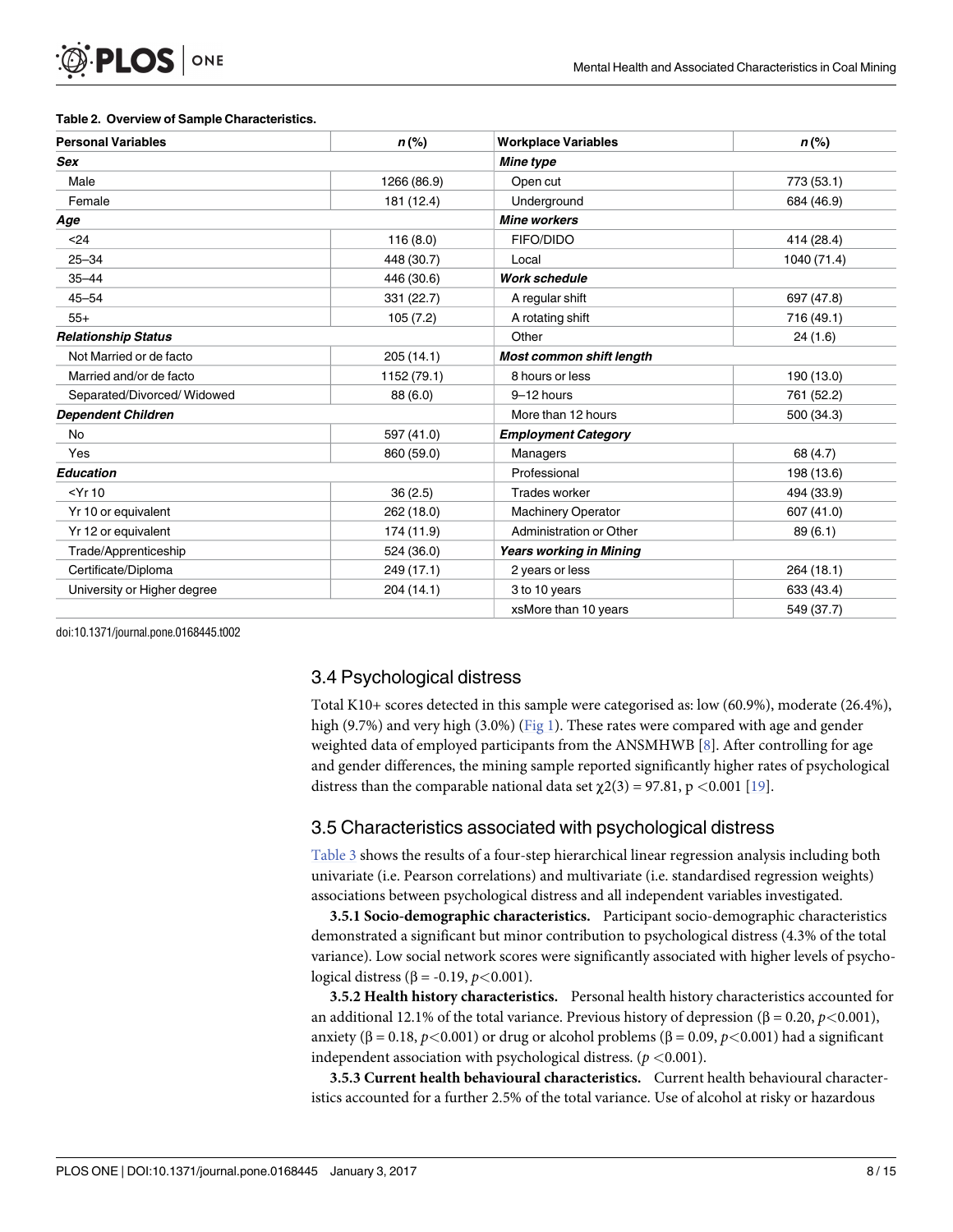<span id="page-8-0"></span>



doi:10.1371/journal.pone.0168445.g001

levels (scoring eight or above on the AUDIT) was significantly associated with higher levels of psychological distress (β = 0.16, *p<*0.001).

**3.5.4 Work characteristics.** Work characteristics accounted for a further 14.6% of the total variance. Occupational group was significantly associated with managers reporting higher levels of psychological distress (β = 0.07, *p<*0.01). A significant independent association was detected between a number of work attitude factors and higher levels of psychological distress: overall dissatisfaction with work (β = -0.23, *p<*0.001); job insecurity (β = 0.16, *p<*0.001); working in mining for financial reasons ( $β = 0.11, p < 0.001$ ); and the perception that mines were not committed to the mental health of employees ( $\beta$  = -0.08, *p*<0.001).

## **4 Discussion**

The current study aimed to investigate the mental health of employees of the Australian coal mining industry. In regards to overall levels of psychological distress, the study found a significantly greater proportion of coal mining employees with psychological distress scores at moderate to high levels, when compared to a national community sample of employed persons [\[8](#page-12-0)]. The levels of psychological distress observed are consistent with a previous study of FIFO/ DIDO mine workers in Western Australia, [\[8](#page-12-0), [35](#page-13-0)] which found that 36% of the sample reported total K10 scores above 20. The levels of psychological distress among this mining sample are also similar to those reported from the Australian Defence Force (ADF) Mental Health Prevalence and Wellbeing Study (12.9% high/very high distress) [[53](#page-14-0)]. This is a comparable sample given its male dominated workforce, long working hours, and requirements to work away from home.

This study also aimed to examine the factors associated with psychological distress in this population, with a view to informing the development of appropriate workplace mental health strategies. As with mental health problems in the community, and consistent with other research in workplace settings, the factors associated with psychological distress were an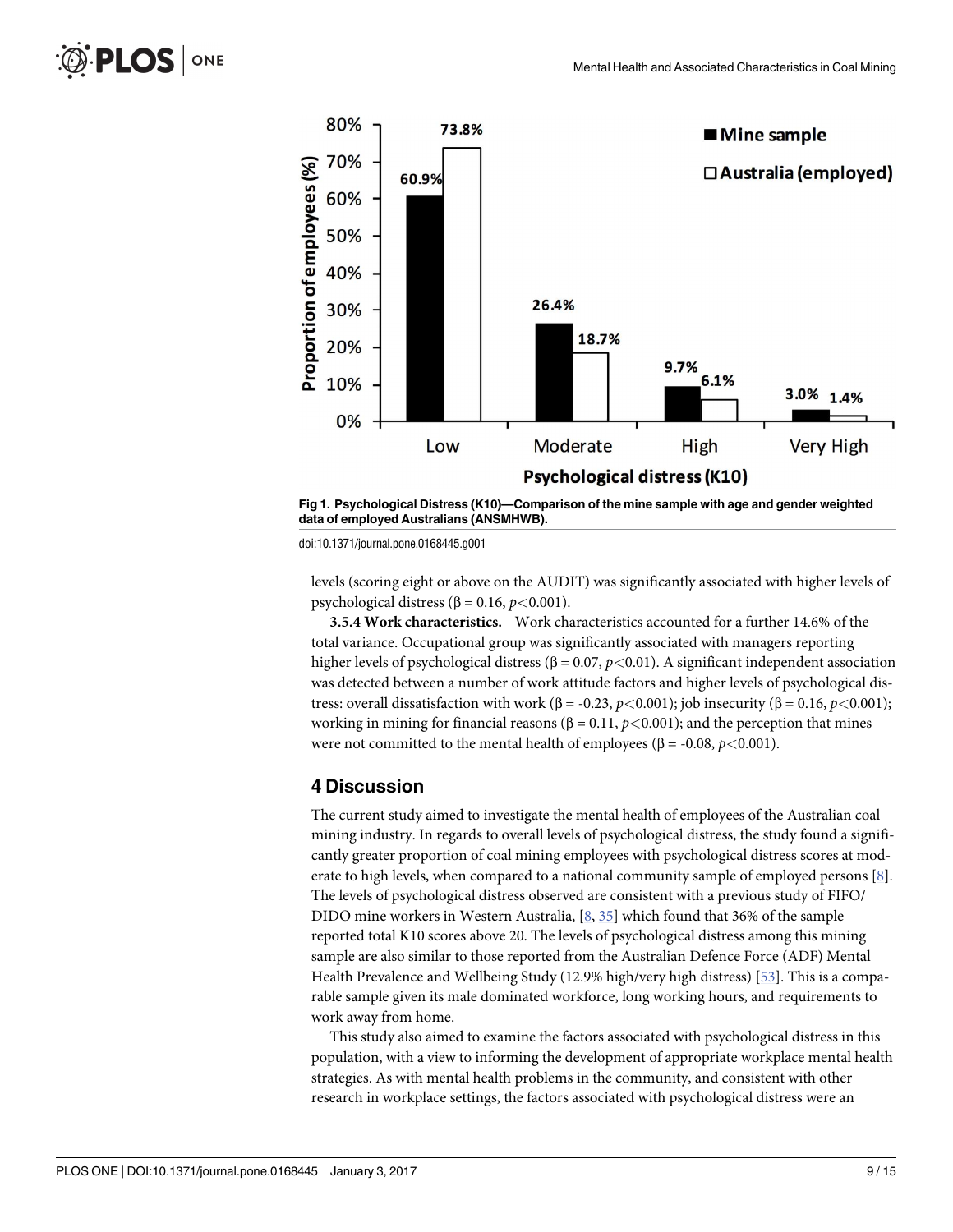#### [Table](#page-7-0) 3. Characteristics associated with psychological distress-results from a four-step hierarchical linear regression analysis.

| Step/Variable                                                          | <b>Psychological Distress (K10) score</b> |                |                                        |
|------------------------------------------------------------------------|-------------------------------------------|----------------|----------------------------------------|
|                                                                        | <b>Pearson Correlation</b>                | Adjusted $r^2$ | <b>Standardised Regression Weights</b> |
| 1. Socio-demographics characteristics                                  |                                           | 0.043          |                                        |
| Age                                                                    | $-0.003$                                  |                | 0.002                                  |
| Gender (1. Male; 2. Female)                                            | 0.061                                     |                | 0.044                                  |
| Dependent children (0. No; 1. Yes)                                     | 0.010                                     |                | 0.044                                  |
| Education                                                              | 0.042                                     |                | 0.043                                  |
| TradeVsCert                                                            | 0.055                                     |                | 0.050                                  |
| Social Network Index (1-Low; 2-Medium; 3-Medium High; 4-High)          | $-0.188**$                                |                | $-0.188**$                             |
| 2. Health history characteristics                                      |                                           | 0.164          |                                        |
| Chronic physical condition (0. No; 1 At least one condition)           | 0.052                                     |                | 0.037                                  |
| Depression (0, No; 1 Yes)                                              | $0.313**$                                 |                | $0.196**$                              |
| Anxiety (0, No; 1 Yes)                                                 | $0.304**$                                 |                | $0.180**$                              |
| Drug or alcohol Problems (0, No; 1 Yes)                                | $0.145**$                                 |                | $0.091**$                              |
| 3. Current health behavioural characteristics                          |                                           | 0.189          |                                        |
| <b>AUDIT</b>                                                           | $0.160**$                                 |                | $0.159**$                              |
| Daily smoker (1, No; 2 Yes)                                            | $0.071*$                                  |                | 0.009                                  |
| Marijuana usage                                                        | $0.066*$                                  |                | $-0.022$                               |
| Synthetic cannabis usage                                               | 0.061                                     |                | 0.028                                  |
| Ecstasy, amphetamine or cocaine usage                                  | $0.087*$                                  |                | 0.011                                  |
| 4. Work characteristics                                                |                                           | 0.335          |                                        |
| <b>Work Factors</b>                                                    |                                           |                |                                        |
| Mine type (1-Open cut; 2-Underground)                                  | 0.046                                     |                | 0.047                                  |
| Mine workers (1-FIFO/DIDO; 2-Local)                                    | 0.039                                     |                | $-0.018$                               |
| Years working in Mining                                                | $0.069*$                                  |                | 0.007                                  |
| Time to Location (FIFO-1 Low; 2 High)                                  | 0.010                                     |                | $-0.021$                               |
| Time to Work (Local- 1 Low; 2 High)                                    | 0.066                                     |                | 0.023                                  |
| Managers versus others                                                 | $0.083*$                                  |                | $0.071*$                               |
| Professional Versus Technician and Machinery operators                 | 0.054                                     |                | 0.022                                  |
| Technicians versus machinery operators                                 | 0.007                                     |                | 0.014                                  |
| Employment Status (1 Part-time; 2 Full-time)                           | 0.060                                     |                | 0.031                                  |
| Mine Employee Vs Contractor/subcontractor                              | $-0.062$                                  |                | $-0.042$                               |
| Regular shift versus rotating shift (1 Regular; 2 Rotating)            | $-0.051$                                  |                | 0.010                                  |
| Most common shift length                                               | 0.014                                     |                | 0.058                                  |
| Proportion of days at work                                             | 0.058                                     |                | 0.028                                  |
| Work attitude factors                                                  |                                           |                |                                        |
| Satisfaction with work                                                 | $-0.404**$                                |                | $-0.233**$                             |
| Concern about losing job                                               | $0.278**$                                 |                | $0.159**$                              |
| Work in mining for financial reasons                                   | $0.221**$                                 |                | $0.105**$                              |
| Work in mining because I love the work, and the roster suits my family | $-0.233**$                                |                | $-0.042$                               |
| Perception of mines commitment to mental health                        | $-0.310**$                                |                | $-0.084*$                              |
| JCQ-Perceived job demands v job control                                | 0.046                                     |                | $-0.012$                               |
| Perceived control over work                                            | 0.005                                     |                | 0.043                                  |

 $* p < 0.01;$ 

\*\* p <0.001

doi:10.1371/journal.pone.0168445.t003

<span id="page-9-0"></span>**OF PLOS** ONE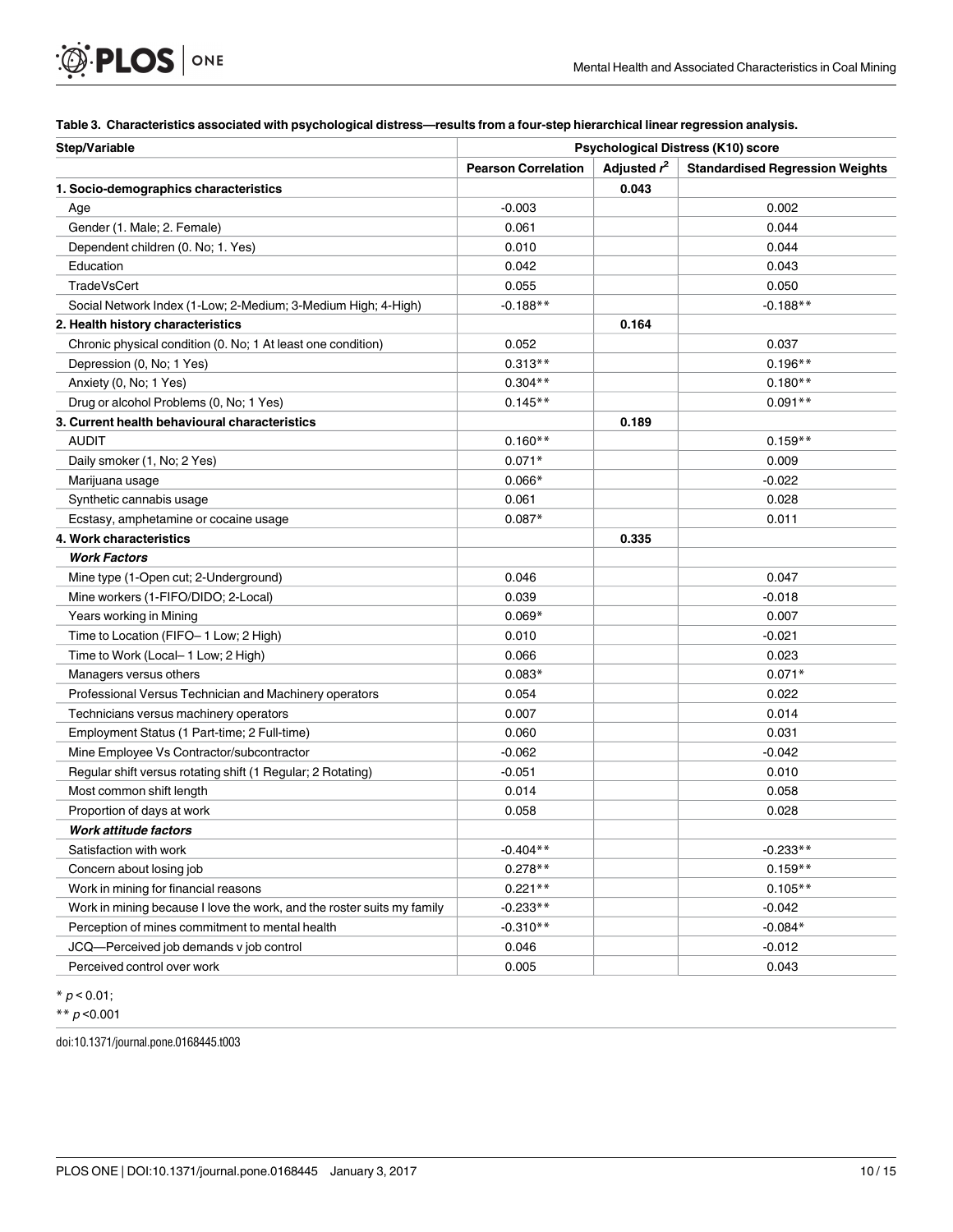<span id="page-10-0"></span>interplay of personal, social and health characteristics and those associated with the workplace [\[31\]](#page-13-0). Participants with fewer social connections, a previous diagnosis of depression or anxiety, and those with problematic drinking behaviour; were at an increased risk of mental health problems.

Workplace characteristics provide potentially modifiable factors that may be a focus for interventions to reduce the risk of mental health problems [[15](#page-12-0), [45](#page-14-0)]. In the context of the current economic environment in mining with job reductions, it is not surprising that participants with high psychological distress were significantly more likely to report greater concern about losing their job. In Australia and internationally, job insecurity has frequently been associated with adverse health outcomes and in particular, increased levels of mental health problems [\[54–57](#page-14-0)]. While this context needs to be accounted for in interpreting the results, it also provides greater impetus to address the stressors and resultant mental health problems in the industry. The finding that working in mining for financial reasons was associated with higher levels of psychological distress and in particular that pay is the main reason for working in mining aligns with the concept of 'golden handcuffs'. This concept refers to the use of high remuneration packages to support recruitment and retention which may result in employees becoming dependent on the high salary provided. This may contribute to psychological distress by influencing employees to stay in the job despite their preference to work elsewhere.

Workplace support from colleagues and in particular supervisors, has been identified as protective for mental health problems [[26](#page-13-0), [58](#page-14-0)]. Aligned with the findings of the Whitehall study [\[58\]](#page-14-0), which found that high levels of social support in the workplace were associated with better mental health in employees, the results of the current study indicate that those who believed that their workplace was not committed to the mental health of its employees reported higher levels of psychological distress. Managers were most likely to report higher levels of psychological distress when compared with all other employment categories. Evidence about the association between employment categories and psychological distress is varied. In line with other studies [\[10,](#page-12-0) [59\]](#page-14-0) work and industry conditions rather than the employment category alone are likely to be a more plausible explanation of the higher levels of psychological distress in managers in coal mining, particularly during periods of economic downturn in the industry.

The higher levels of psychological distress in this study were not explained by the oft-cited imbalance between job-demands and job control [[25](#page-13-0), [26](#page-13-0), [60](#page-14-0)]. The impact on psychological distress was minimal for those who perceived the psychological job demands outweighed their decision authority or job control, thus having a high job-strain ratio. This absence of an association was surprising, but may reflect higher rewards (i.e. high remuneration) mitigating the impact of the imbalance on the employees mental health. Further and in contrast with commonly reported anecdotal evidence, there was no significant association between psychological distress and the type of commuting arrangements (FIFO or DIDO arrangements versus locally employed), shift length, or the type of mining (open cut versus underground mining For those who self-reported FIFO or DIDO arrangements in the current sample, 65.7% indicated that their travel time to the site was less than three hours. While still remote, this may be less than the average travel time of those who work in mining under FIFO arrangements and requires further research to examine whether commute distance, and associated sense of isolation from support networks is a contributing factor.

The finding that shift length was not associated with increased risk of psychological distress contrasts with other studies where long working hours and overtime have been associated with an increased risk for mental health problems [[24](#page-13-0), [61](#page-14-0), [62](#page-14-0)]. One possible explanation for this finding may be that the majority of the sample (86.5%) worked more than 9 hours a day thus differentiation between shift lengths was not possible.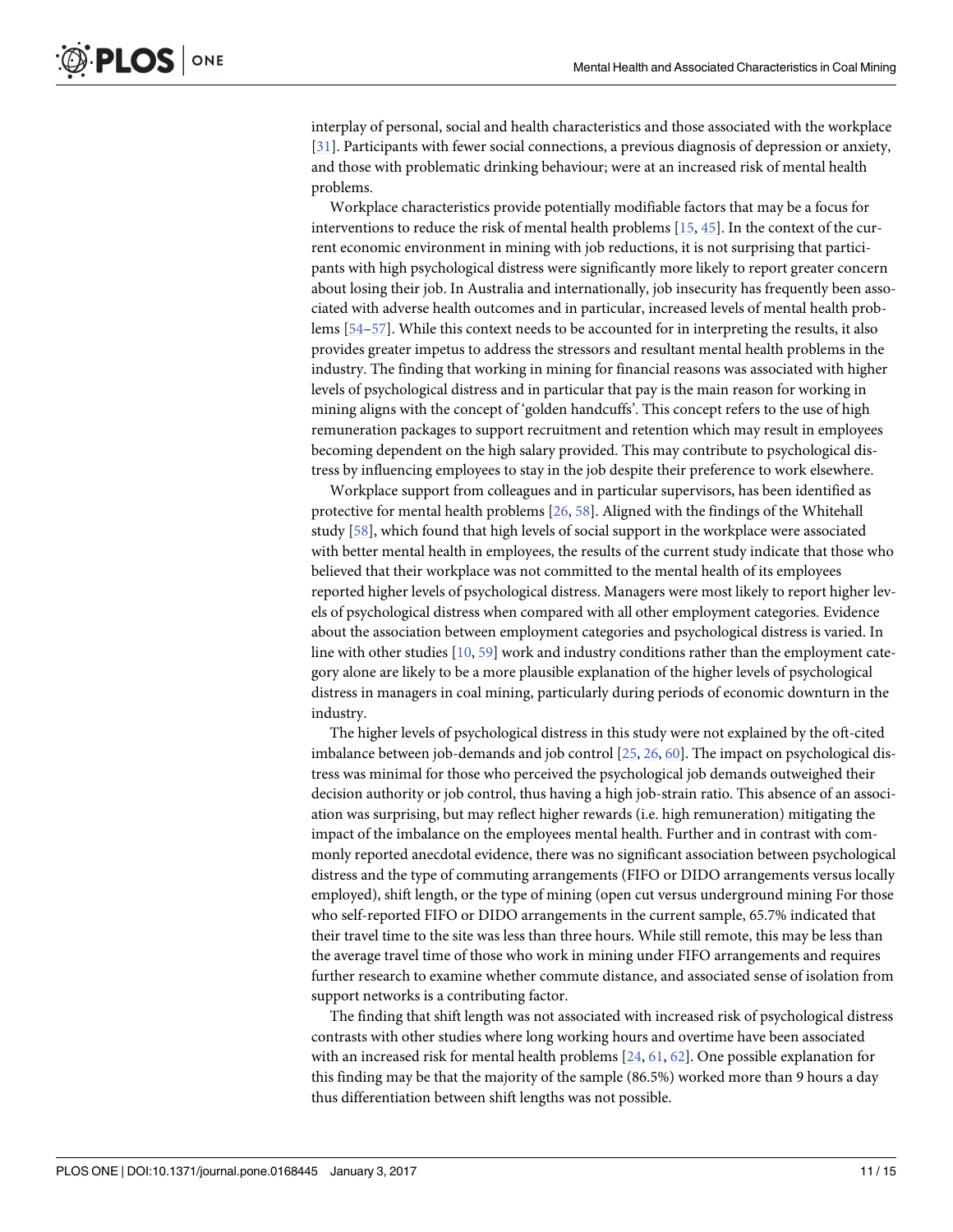# <span id="page-11-0"></span>**5 Limitations**

This study provides the first empirical evidence regarding the extent of mental health problems in the Australian coal mining industry. However a number of areas of potential bias are noted. Firstly, this research used a cross-sectional design which does not allow temporal sequence to be determined and therefore causal associations cannot be made.

A second limitation was the use of two recruitment methods, which was necessary to meet logistical considerations of each site. Despite variation in participation rate according to the recruitment methods, there were no method related statistical differences in psychological distress. Furthermore, results of a hierarchical logistic regression showed that most of the independent variables assessed were not associated with recruitment method. One notable exception was concern about job security which was lower in training day participants, a factor that was also associated with psychological distress. Nevertheless, we found that the sample characteristics overall for both methods of recruitment were representative of the industry profile based on age, gender and employment category.

The data from the ANSMHWB, collected in 2007 was used for the comparison with the coal mining sample. Factors which impact on the health of the community may have changed in this time period. Since the ANSMHWB and in line with international evidence [[56](#page-14-0), [57](#page-14-0)], the global financial crisis and changes in commodity prices may have impacted on miners and their mental health through greater employment and financial insecurity. Such factors should be considered when interpreting comparisons with national survey data.

# **6 Conclusion**

The findings from this study support the importance of a focus on mental health for the mining industry, as it is for all workplaces, and industries. Mental health problems are common among coal mining employees and are at least equivalent to comparable populations. The personal and social factors associated with psychological distress highlight opportunities for the industry to address and respond within a broad health and social context. Similarly the work characteristics associated with higher levels of psychological distress are potentially modifiable within industry business models. Thus multi-component interventions which address personal and social factors as well as work characteristics are likely to benefit individuals and the industry.

## **Author Contributions**

**Conceptualization:** RC BK JW TL. **Data curation:** RT. **Formal analysis:** RT TL. **Funding acquisition:** RC BK JW TL KI CJ TH. **Investigation:** RC RT BK CJ. **Methodology:** RC RT BK JW TL TH. **Project administration:** RC RT. **Software:** RT TL. **Supervision:** BK RC JW CJ DP. **Validation:** RC BK RT.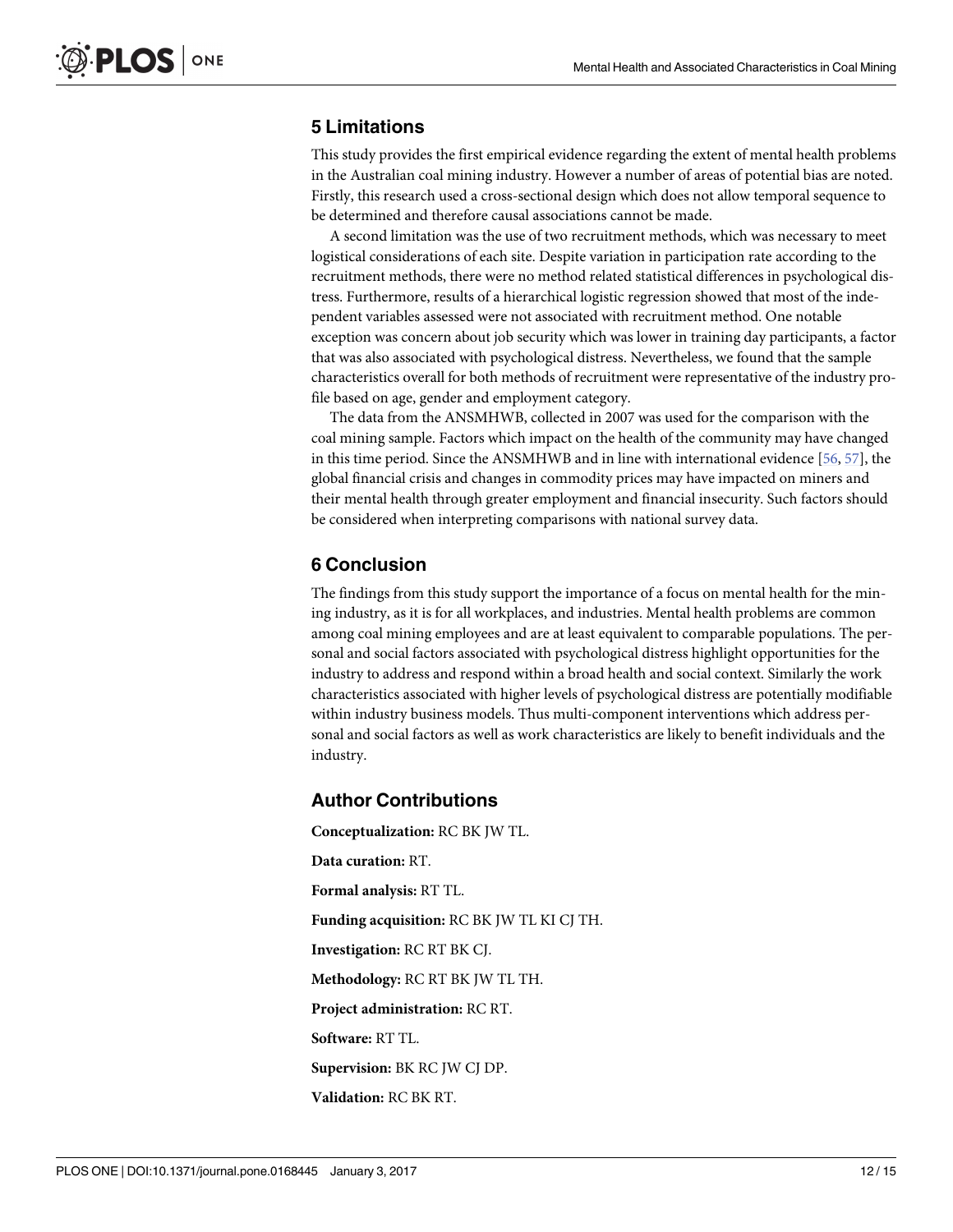<span id="page-12-0"></span>**Visualization:** RC.

**Writing – original draft:** RC.

**Writing – review & editing:** RC RT TL JW KI CJ TH BK DP.

#### **References**

- **[1](#page-1-0).** Steel Z, Marnane C, Iranpour C, Chey T, Jackson JW, Patel V, et al. The global prevalence of common mental disorders: a systematic review and meta-analysis 1980–2013. International Journal of Epidemiology. 2014; 43(2):476–93. doi: [10.1093/ije/dyu038](http://dx.doi.org/10.1093/ije/dyu038) PMID: [24648481](http://www.ncbi.nlm.nih.gov/pubmed/24648481)
- **2.** Global status report on non-communicable diseases 2010. Geneva: World Health Organisation; 2011.
- **[3](#page-1-0).** Whiteford HA, Ferrari AJ, Degenhardt L, Feigin V, Vos T. The global burden of mental, neurological and substance use disorders: An analysis from the Global Burden of Disease Study 2010. PLoS ONE. 2015; 10(2):e0116820. doi: [10.1371/journal.pone.0116820](http://dx.doi.org/10.1371/journal.pone.0116820) PMID: [25658103](http://www.ncbi.nlm.nih.gov/pubmed/25658103)
- **[4](#page-1-0).** Bloom DE, Cafiero ET, Jane´-Llopis E, Abrahams-Gessel S, Bloom LR, Fathima S, et al. The global economic burden of non-communicable diseases. Geneva: World Economic Forum 2011.
- **[5](#page-1-0).** Health expenditure Australia 2013–14 Cat. no. HWE 63. Canberra: AIHW; 2015.
- **[6](#page-1-0).** Hilton MF, Scuffham PA, Vecchio N, Whiteford HA. Using the interaction of mental health symptoms and treatment status to estimate lost employee productivity. Australian and New Zealand Journal of Psychiatry. 2010; 44(2):151–61. PMID: [20113304](http://www.ncbi.nlm.nih.gov/pubmed/20113304)
- **[7](#page-1-0).** Sick on the job? myths and realities about mental health and work. Paris: Organisation for Economic Cooperation and Development 2012.
- **[8](#page-1-0).** National Survey of Mental Health and Wellbeing 2007: Summary of results. Canberra: Australian Bureau of Statistics; 2008.
- **9.** Cadieux N, Marchand A. Psychological distress in the workforce: a multilevel and longitudinal analysis of the case of regulated occupations in Canada. BMC Public Health. 2014; 14:808. doi: [10.1186/1471-](http://dx.doi.org/10.1186/1471-2458-14-808) [2458-14-808](http://dx.doi.org/10.1186/1471-2458-14-808) PMID: [25099686](http://www.ncbi.nlm.nih.gov/pubmed/25099686)
- **[10](#page-1-0).** Stansfeld S, Rasul FR, Head J, Singleton N. Occupation and mental health in a national UK survey. Social Psychiatry & Psychiatric Epidemiology. 2011; 46(2):101–10.
- **[11](#page-1-0).** Tan L, Wang M-J, Modini M, Joyce S, Mykletun A, Christensen H, et al. Preventing the development of depression at work: a systematic review and meta-analysis of universal interventions in the workplace. BMC Medicine. 2014; 12(1):74.
- **[12](#page-1-0).** Wahlbeck K. Public mental health: the time is ripe for translation of evidence into practice. World Psychiatry. 2015; 14(1):36–42. doi: [10.1002/wps.20178](http://dx.doi.org/10.1002/wps.20178) PMID: [25655149](http://www.ncbi.nlm.nih.gov/pubmed/25655149)
- **[13](#page-1-0).** Thornicroft G. Most people with mental illness are not treated. The Lancet. 370(9590):807–8.
- **[14](#page-1-0).** Hymel PA, Loeppke RR, Baase CM, Burton WN, Hartenbaum NP, Hudson TW, et al. Workplace health protection and promotion: A new pathway for a healthier and safer workforce. Journal of Occupational and Environmental Medicine. 2011; 53(6):695–702. doi: [10.1097/JOM.0b013e31822005d0](http://dx.doi.org/10.1097/JOM.0b013e31822005d0) PMID: [21654443](http://www.ncbi.nlm.nih.gov/pubmed/21654443)
- **[15](#page-1-0).** LaMontagne A, Martin A, Page K, Reavley N, Noblet A, Milner A, et al. Workplace mental health: developing an integrated intervention approach. BMC Psychiatry. 2014; 14(1):131.
- **[16](#page-1-0).** Dewa CS, Thompson AH, Jacobs PJ. The association of treatment of depressive episodes and work productivity. Canadian Journal of Psychiatry. 2011; 56(12):743–50. PMID: [22152643](http://www.ncbi.nlm.nih.gov/pubmed/22152643)
- **17.** Hilton MF, Scuffham PA, Sheridan J, Cleary CM, Vecchio N, Whiteford HA, et al. The association between mental disorders and productivity in treated and untreated employees. Journal of Occupational & Environmental Medicine. 2009; 51(9):996–1003.
- **[18](#page-1-0).** Hilton MF, Whiteford HA, Hilton MF, Whiteford HA. Associations between psychological distress, workplace accidents, workplace failures and workplace successes. International Archives of Occupational & Environmental Health. 2010; 83(8):923–33.
- **[19](#page-1-0).** Slade T, Johnston A, Oakley Browne MA, Andrews G, Whiteford H. 2007 National Survey of Mental Health and Wellbeing: methods and key findings. Australian and New Zealand Journal of Psychiatry. 2009; 43(7):594–605. PMID: [19530016](http://www.ncbi.nlm.nih.gov/pubmed/19530016)
- **[20](#page-1-0).** Marchand A, Durand P, Haines V III, Harvey S. The multilevel determinants of workers' mental health: results from the SALVEO study. Social Psychiatry & Psychiatric Epidemiology. 2015; 50(3):445–59.
- **[21](#page-1-0).** Lawrence D, Hancock KJ, Kisely S. The gap in life expectancy from preventable physical illness in psychiatric patients in Western Australia: retrospective analysis of population based registers British Medical Journal. 2013 346 (f2539).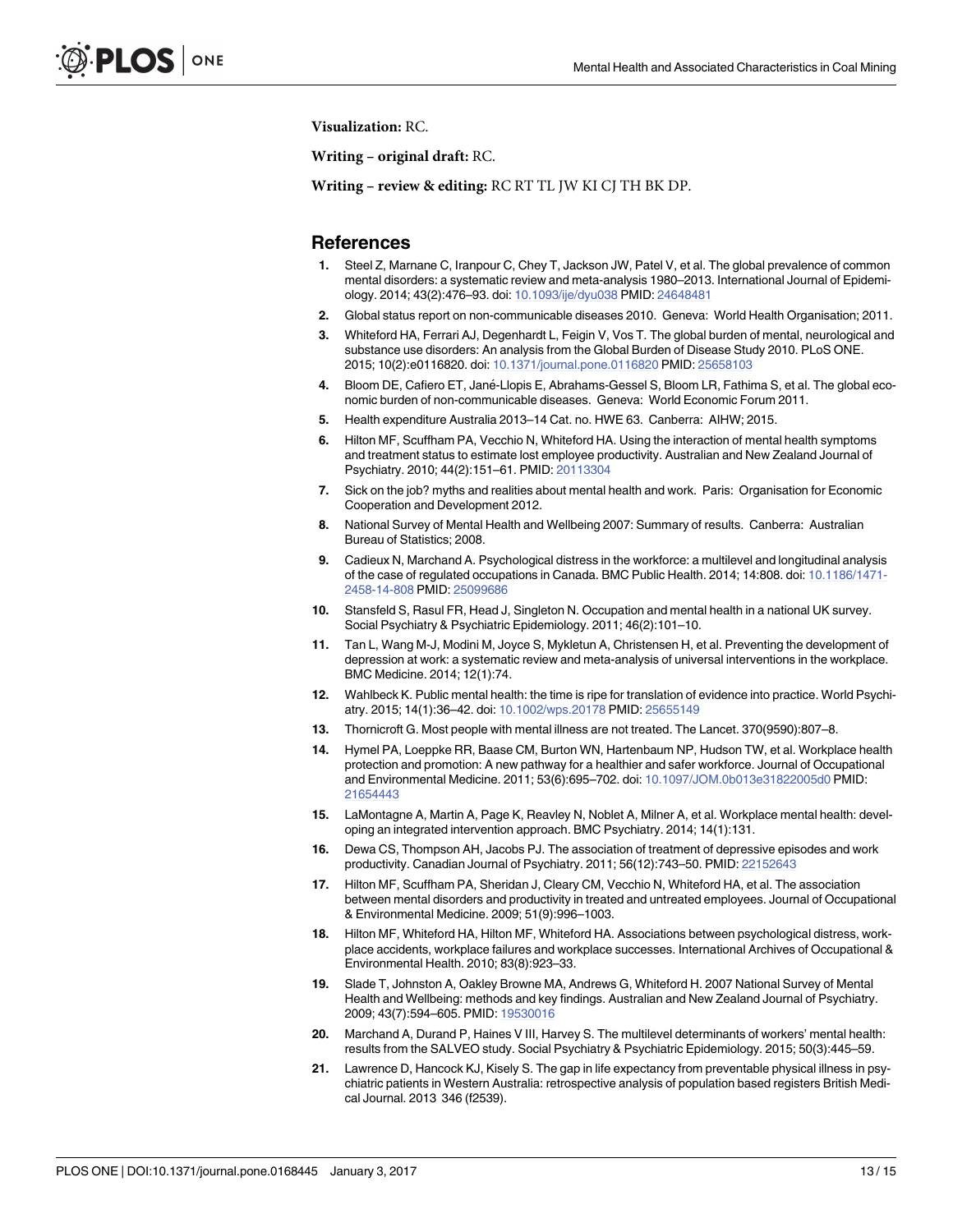- <span id="page-13-0"></span>**[22](#page-2-0).** Hilton MF, Whiteford HA, Sheridan JS, Cleary CM, Chant DC, Wang PS, et al. The prevalence of psychological distress in employees and associated occupational risk factors. Journal of Occupational and Environmental Medicine. 2008; 50(7):746–57 doi: [10.1097/JOM.0b013e31817e9171](http://dx.doi.org/10.1097/JOM.0b013e31817e9171) PMID: [18617830](http://www.ncbi.nlm.nih.gov/pubmed/18617830)
- **[23](#page-2-0).** Virtanen M, Ferrie JE, Singh-Manoux A, Shipley MJ, Stansfeld S, A., Marmot M, et al. Long working hours and symptoms of anxiety and depression: a 5-year follow-up of the Whitehall II study. Psychological Medicine. 2011;February:1–10.
- **[24](#page-2-0).** Virtanen M, Stansfeld SA, Fuhrer R, Ferrie JE, Kivimäki M. Overtime work as a predictor of major depressive episode: A 5-year follow-up of the Whitehall II Study. PLoS ONE. 2012; 7(1):e30719. doi: [10.1371/journal.pone.0030719](http://dx.doi.org/10.1371/journal.pone.0030719) PMID: [22295106](http://www.ncbi.nlm.nih.gov/pubmed/22295106)
- **[25](#page-2-0).** Karasek RA, Kawakami N, Brisson C, Houtman I, Bongers P, Amick BC. The Job Content Questionnaire (JCQ): An instrument for internationally comparative assessments of psychosocial job characteristics. Journal of Occupational Psychology. 1998; 3(4):322–55.
- **[26](#page-2-0).** Stansfeld SA, Candy B. Psychosocial work environment and mental health—a meta-analytic review. Scand J Work Environ Health. 2006; 32(6):443–62. PMID: [17173201](http://www.ncbi.nlm.nih.gov/pubmed/17173201)
- **27.** Michie S, Williams S. Reducing work related psychological ill health and sickness absence: a systematic literature review. Occupational and Environmental Medicine. 2003; 60(1):3–9. doi: [10.1136/oem.60.1.3](http://dx.doi.org/10.1136/oem.60.1.3) PMID: [12499449](http://www.ncbi.nlm.nih.gov/pubmed/12499449)
- **[28](#page-2-0).** Butterworth P, Leach LS, Strazdins L, Olesen SC, Rodgers B, Broom DH. The psychosocial quality of work determines whether employment has benefits for mental health: results from a longitudinal national household panel survey. Occupational and Environmental Medicine. 2011.
- **[29](#page-2-0).** Niedhammer I, Sultan-Taïeb H, Chastang J-F, Vermeylen G, Parent-Thirion A. Exposure to psychosocial work factors in 31 European countries. Occupational Medicine. 2012; 62:196–202. doi: [10.1093/](http://dx.doi.org/10.1093/occmed/kqs020) [occmed/kqs020](http://dx.doi.org/10.1093/occmed/kqs020) PMID: [22394680](http://www.ncbi.nlm.nih.gov/pubmed/22394680)
- **[30](#page-2-0).** Verkuil B, Atasayi S, Molendijk ML. Workplace bullying and mental health: A meta-analysis on crosssectional and longitudinal data. PLoS ONE. 2015; 10(8):e0135225. doi: [10.1371/journal.pone.0135225](http://dx.doi.org/10.1371/journal.pone.0135225) PMID: [26305785](http://www.ncbi.nlm.nih.gov/pubmed/26305785)
- **[31](#page-2-0).** Stansfeld SA, Pike C, McManus S, Harris J, Bebbington P, Brugha T, et al. Occupations, work characteristics and common mental disorder. Psychological Medicine. 2013; 43:961–73. doi: [10.1017/](http://dx.doi.org/10.1017/S0033291712001821) [S0033291712001821](http://dx.doi.org/10.1017/S0033291712001821) PMID: [22906225](http://www.ncbi.nlm.nih.gov/pubmed/22906225)
- **[32](#page-2-0).** Madsen IEH, Jorgensen AFB, Borritz M, Nielsen ML, Rugulies R. Is the association between high strain work and depressive symptoms modified by private life social support: a cohort study of 1,074 Danish employees? BMC Public Health. 2014; 14(1).
- **[33](#page-2-0).** Battams S, Roche AM, Fischer JA, Lee NK, Cameron J, Kostadinov V. Workplace risk factors for anxiety and depression in male-dominated industries: a systematic review. Health Psychology and Behavioral Medicine. 2014; 2(1):983–1008. doi: [10.1080/21642850.2014.954579](http://dx.doi.org/10.1080/21642850.2014.954579) PMID: [25750830](http://www.ncbi.nlm.nih.gov/pubmed/25750830)
- **[34](#page-2-0).** Nielsen M, Tvedt S, Matthiesen S. Prevalence and occupational predictors of psychological distress in the offshore petroleum industry: a prospective study International Archives of Occupational & Environmental Health. 2013; 86(8):875–85.
- **[35](#page-2-0).** Henry P, Hamilton K, Watson S, MacDonald N. FIFO/DIDO Mental Health Research Report 2013. Perth: Lifeline WA; 2013.
- **[36](#page-2-0).** Lee NK, Roche A, Duraisingam V, Fischer JA, Cameron J. Effective interventions for mental health in male-dominated workplaces. Mental Health Review Journal. 2014; 19(4):237–50.
- **[37](#page-2-0).** Cancer of the bush or salvation for our cities? Fly-in, fly-out and drive-in, drive-out workforce practices in Regional Australia. Canberra: House of Representatives, Standing Committee on Regional Australia; 2013.
- **[38](#page-2-0).** The impact of FIFO work practices on mental health: Final Report. Perth Western Australia: Western Australia. Parliament. Legislative Assembly; Education and Health Standing Committee; 2015.
- **[39](#page-2-0).** Milner A, Spittal MJ, Pirkis J, LaMontagne AD. Suicide by occupation: systematic review and meta-analysis. British Journal of Psychiatry. 2013 203(6):409–16. doi: [10.1192/bjp.bp.113.128405](http://dx.doi.org/10.1192/bjp.bp.113.128405) PMID: [24297788](http://www.ncbi.nlm.nih.gov/pubmed/24297788)
- **[40](#page-2-0).** Roberts SE, Jaremin B, Lloyd K. High-risk occupations for suicide. Psychological Medicine. 2013; 43 (06):1231–40.
- **[41](#page-2-0).** Resources and Energy Quarterly: March Quarter 2015. Canberra: Department of Industry 2015.
- **[42](#page-2-0).** Labour Force Australia Detailed Quarterly Report cat. no. 6291.0.55.003. Canberra: Australian Bureau of Statistics; November 2014.
- **[43](#page-2-0).** Employee Earnings and Hours, Australia May 2014 cat.no.6306.0. Canberra: Australian Bureau of Statistics; 2015.
- **[44](#page-2-0).** Mining Operations Australia 2014–15 cat.no. 8415.0. Canberra: Australian Bureau of Statistics; 2016.